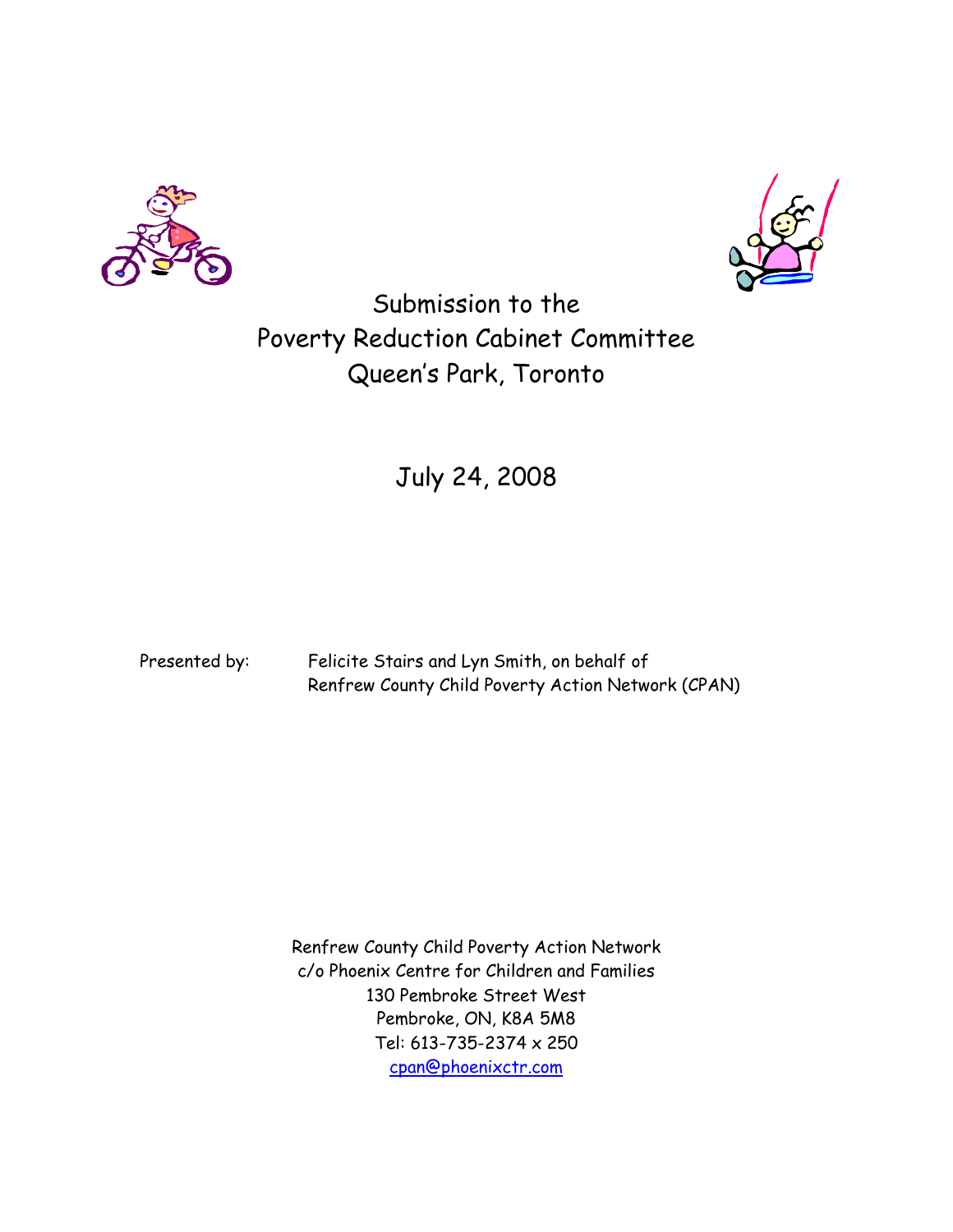## **Ontario's Poverty Reduction Plan Consultation**

*Submitted by*

## *Renfrew County Child Poverty Action Network (CPAN)*

## **July 10, 2008**

Renfrew County Child Poverty Action Network (CPAN) would like to commend the government for committing to take serious action to reduce poverty in Ontario. We also thank the government for this opportunity to give you our ideas and suggestions for your work.

#### **Who We Are**

CPAN is a group of committed agencies, organizations and concerned citizens acting together to fight child poverty in the large rural County of Renfrew. We formed in 2000, with a mandate to increase the awareness of the extent and effects of child poverty in our communities, to take action both practically and politically to improve the lives and children and their families, and to promote a vision of a Renfrew County where all children belong. Since 2000, we have made many presentations to community groups and political leaders, developed public education materials, and provided advocacy and links to resources for many low income families and children. We have also assisted children with school supplies and shoes through our Backpack Plus Program, snowsuits, and funding to enable participation in recreational and cultural activities. Our Social Inclusion Projects include work on school fees and developing soccer programs in our isolated communities.

One in eight children lives in poverty in Renfrew County. This varies greatly between our many small communities, with deep pockets of poverty in the urban areas of Pembroke and Renfrew, and little poverty in the retirement and "suburban" communities nearer Ottawa or in the professional community of Deep River, with many in between. During the last recession, almost one in every two children under 6 years old was living in poverty in Pembroke. We cannot afford to let that happen again, and we are committed to working with you to ensure that it never does.

## **Consultations**

CPAN held four consultation sessions in the month of June. Believing that low income families need to be consulted about any poverty reduction plan, and knowing the barriers they face, we held meetings with low income families and their children in Renfrew, Killaloe and Pembroke. We also held a community meeting on June 27, inviting all members of the community, and received submissions by e-mail from CPAN members. In total, we spoke with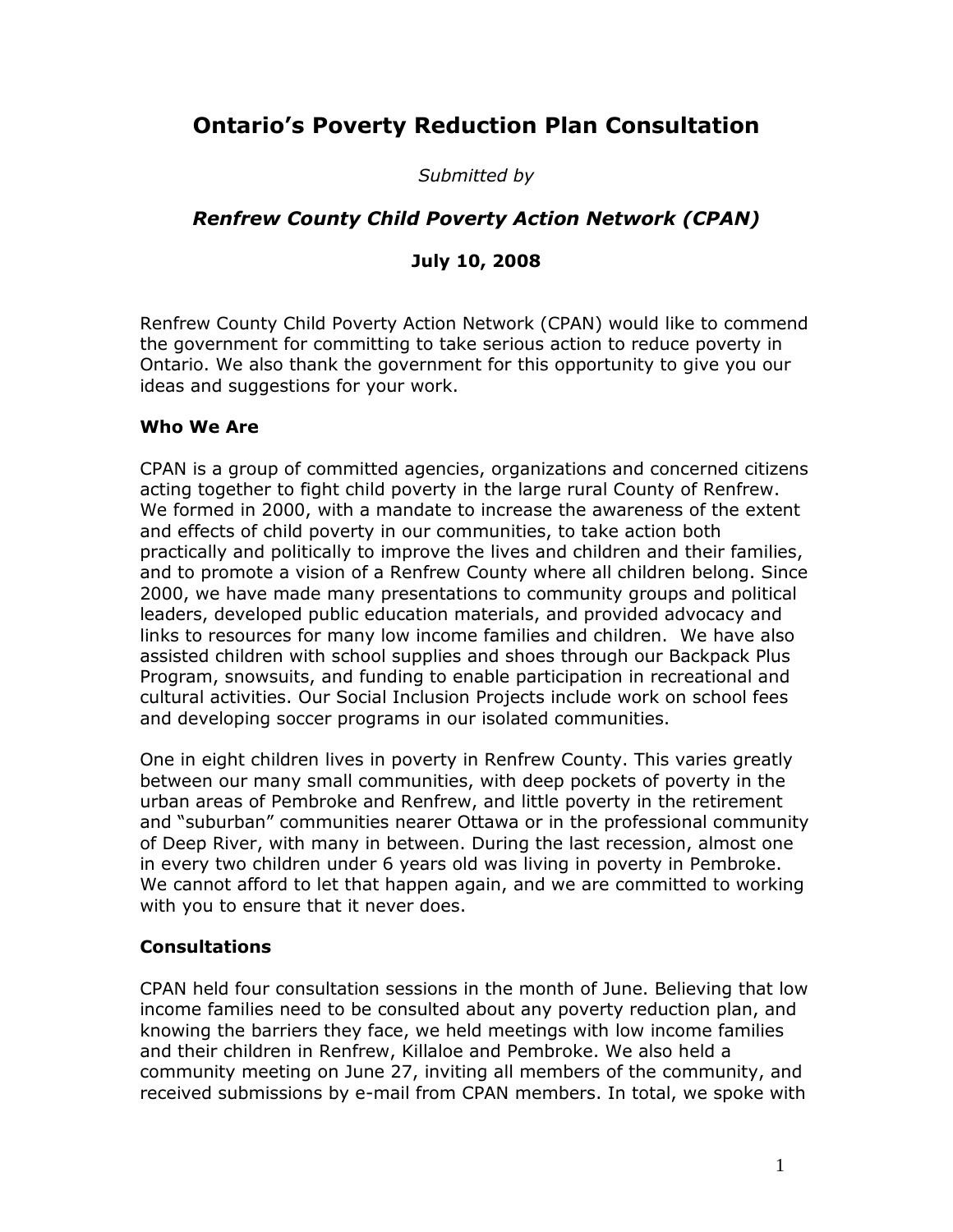over 175 people from all walks of life. This report is a compilation of the notes from those meetings and from consultation with our members, using the Cabinet Committee on Poverty Reduction's consultation questions as a framework. The quotes included in the text are from the consultations.

#### *1. Given that our first priority is children and their families, how can we do a better job with existing resources to improve opportunities for children living in poverty?*

#### *"We need a coordinated plan to improve the determinants of health".*

CPAN recognizes that children are poor because their parents are poor; we cannot provide a better life for children without addressing the issues which affect their parents and their communities. Conversely, all decisions made which affect people also affect children, and the decision-making process must take the impact of children into account before making decisions.

Poverty reduction is about people, and any poverty reduction plan must be people-centred, not program-centred. It must start with a plan, coordinated throughout the levels of government and involving all ministries within governments. It also involves supporting communities to play their role in reducing poverty. It requires long-term thinking, and an understanding that investing in children and their families now will save money in the long term, through reduced health, criminal justice and social assistance costs.

#### **Changing social norms: exclusion**

#### "*People look down on people. It's such a degrading thing. Our families are just as good as high-class families".*

Poverty is not only about income. It is also about exclusion, about treating poor people as somehow "different" from other people, and less "deserving". Low-income people are excluded from participating in mainstream society by barriers related to their lack of income (for example fees, transportation to get there, clothes so they won't stand out, etc) but also because they feel stigmatized and unwelcome in many mainstream organizations and events. An effective poverty reduction strategy must address this psycho-socialspiritual issue as well as income issues. People suffering from low selfesteem, lack of self-confidence, depression, anxiety, discouragement and other mental health issues associated with deprivation and exclusion, cannot take advantage of any "opportunities" that well-meaning people may offer them. The government must take the lead in breaking down negative stereotypes and other barriers to the full inclusion of everyone in the life of our communities.

Participants in all our consultations voiced the concern about the "stigma" attached to people living in poverty. They suggested education and raising public awareness as ways to combat this perception of "otherness".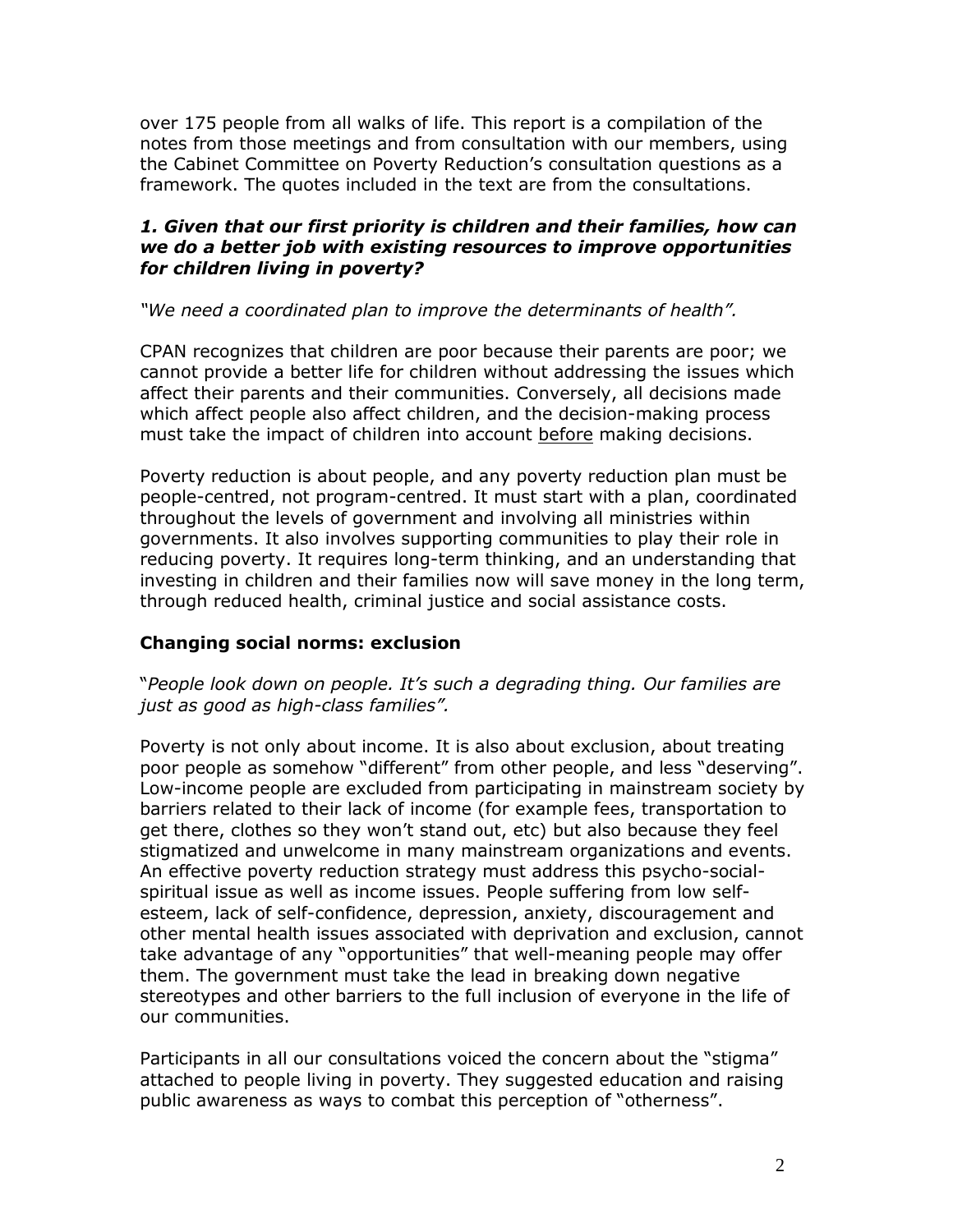Educators need to be educated about the social determinants of health and poverty issues. Expectations that all children have access to a computer at home and especially the internet need to be challenged, and all children need to have access to all the tools required for learning, so that no child is left behind. Children should not be punished for their parents' social condition. Changing attitudes and social norms do not have to cost money, but they do require leadership.

Other examples raised by participants included:

- a boy who was centred out and embarrassed at school because he had to go to the office to get his "pill" regularly, because the ODB will not cover the slow-release version of the same medication
- the teenager who was told he wasn't being hired because of where he lived (a social housing complex)
- the person with a steady income from ODSP and a substantial down payment for a house who was denied a mortgage because of the source of his income

One of the other themes which emerged from our consultations was that of "choice". People can choose to live in simple, frugal ways without many material resources, often because they believe in an ecologically sustainable lifestyle or because they prefer to spend their time on activities other than making more money or some other reason. Other people are forced to live on a low income because they have no other choice, for any number of reasons: no jobs, lack of education, lack of child care, mental health issues often resulting from chaotic life histories beyond their control, limited intellectual or social abilities, and so on. The lack of choice is evident in almost every area of life – in where they live, what they feed their families, how they clothe their families, if and how they get around, whether they can leave an abusive partner, and of course where they get the money to live on and what they have to endure to get it. Low income participants told us they just needed a break sometimes: respite care for their children, a family vacation, being able to go places, to treat themselves and their families sometimes.

An effective poverty reduction plan must be built on respect for individuals and their needs. The voices of low income people affected by current and proposed programs must be solicited and taken into account in program design and implementation. Programs and services should be designed to empower people to make choices, to maximize self-determination. New and creative ways need to be found to include the excluded in our society, and government needs to take the lead in setting the climate for this to happen.

#### **Housing**

The integration of low income housing into mixed income neighbourhoods was seen as key in promoting inclusion. Ghettoization simply creates pockets of families whose community problems can then be ignored by the mainstream community because "that's the way they are in social housing".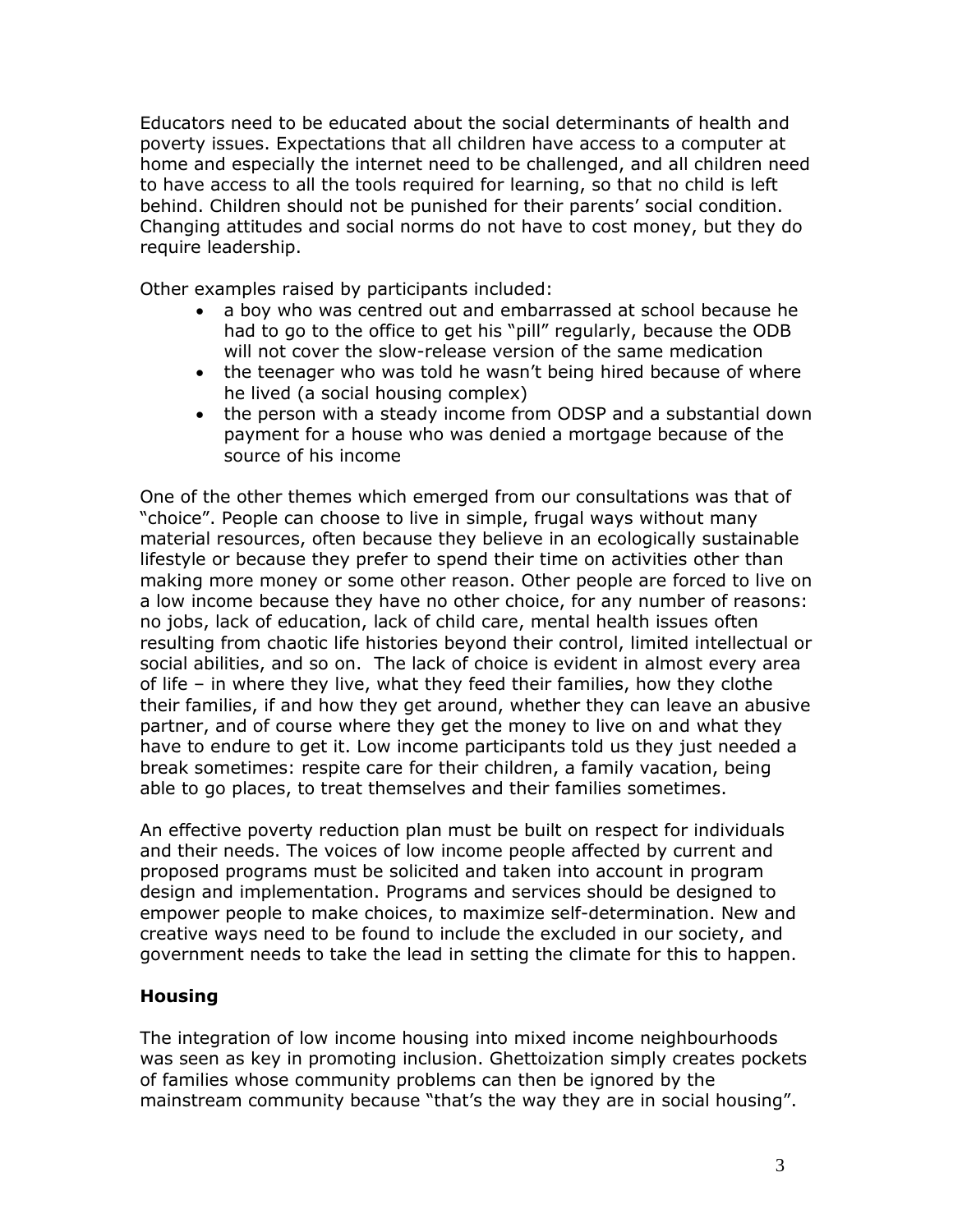Parents also told us they were concerned about raising their children in neighbourhoods that were sometimes unsafe and where there were sometimes loud yelling and fights and other inappropriate behaviour.

The lack of compliance with maintenance standards in both private and social housing was a huge concern for low income tenants. The rental housing stock in Renfrew County is older than the Ontario average, and often in poor condition. Facilitating the enforcement of maintenance standards and, in social housing, routine inspection and repairs of vacated units before the next tenant moves are both important steps.

## **Unfair Rules**

*"You try to work to get ahead and it just sets you back again".*

The government should do a comprehensive review of all social assistance rules and their interaction with each other and other provincial and federal programs, with the impact on the person affected at the centre of the review, not "program needs". As Minister Matthews found in her 2004 report, many of the rules are unnecessarily punitive, and our participants certainly confirmed this. They were concerned about losing money, financial difficulties making the transition to employment, being asked to pay up front for work and medically-related expenses and submit receipts for repayment. For people living on an income far below the poverty line "pay upfront" means "take it out of your grocery money".

Participants were also concerned about the invasive and "ridiculous" amount of information and documentation required to establish and maintain eligibility for assistance. We were also told that some workers were "just mean", "they harass you" and that Ontario Works "should hire people with children, people with a heart". The government needs to ensure that all programs are delivered respectfully and compassionately, and that workers receive appropriate training, have sufficient time to be client-focused and not just "paperwork-focused", and greater flexibility in the system to be able to meet individual needs.

## **Sustainable employment**

We believe that sustainable employment must be the cornerstone of any poverty reduction strategy. Employment is how most people gain their sense of identity and understand their contribution to their communities. Renfrew County was devastated by free trade, and lost many high paying jobs during the transition to the current economy of low wage, precarious employment – over half of all workers in Renfrew County work in jobs that are less than fullyear, full-time. Many are at minimum wage or just over. To support children and their families, the minimum wage must be raised so that a person working full-time, full-year can make a decent living. We support the call for an increase to the minimum wage to \$11/hour by 2011 indexed to inflation.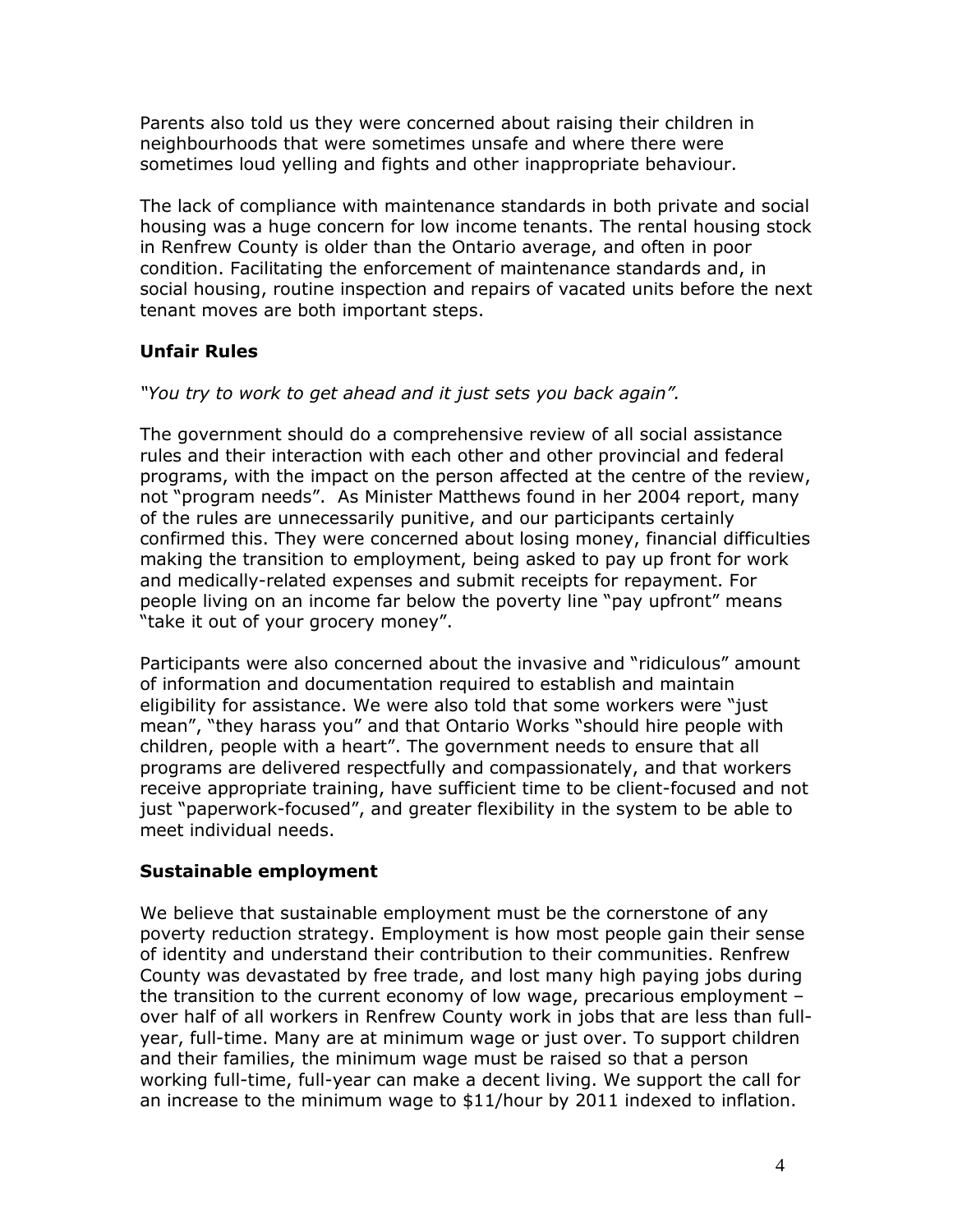There is a serious lack of decent employment opportunities in Renfrew County. Ontario must develop an employment strategy that takes into account the needs of both employers and workers. Employment standards and occupational health and safety rules must be updated to take into account the changing workplace and the vulnerability of workers, and then enforced effectively, so that low wage workers are not threatened with punishment or job loss for trying to enforcing their rights. In Canada, safe working conditions, decent employment standards and a living income were only brought about by unionization of the traditional industries. The government should enact rules to facilitate unionization in the retail, fast food and other sectors employing vulnerable workers.

#### **Using resources more effectively**

There are current resources which could be connected more effectively to eliminate overlap, reduce money spent on "bricks and mortar" and administration, and thus free up money to be used on reducing poverty. Better use could be made of our already-existing libraries and school buildings, which could be used in the evening for adult night school and other activities. Increases in revenue from gas taxes resulting from higher prices can be used for social program and developing rural community transportation strategies.

#### **Working with the federal government: the Child Benefit and EI**

An effective poverty reduction plan must include the federal government. While the introduction of the Ontario Child Benefit is an important first step, the provincial government should work with the federal government to provide a child benefit which covers the actual cost of raising a child, estimated by experts at \$5200/year in current dollars.

Further, most workers in Renfrew County are not covered by Employment Insurance despite paying into it, because of changes in the eligibility rules in the 1990's and the changing nature of employment here. Even when workers are covered, it currently takes 7 weeks to get a cheque, which can be financially disastrous for low income families. The Ontario government needs to work with the federal government to effectively protect workers who lose their jobs and their families.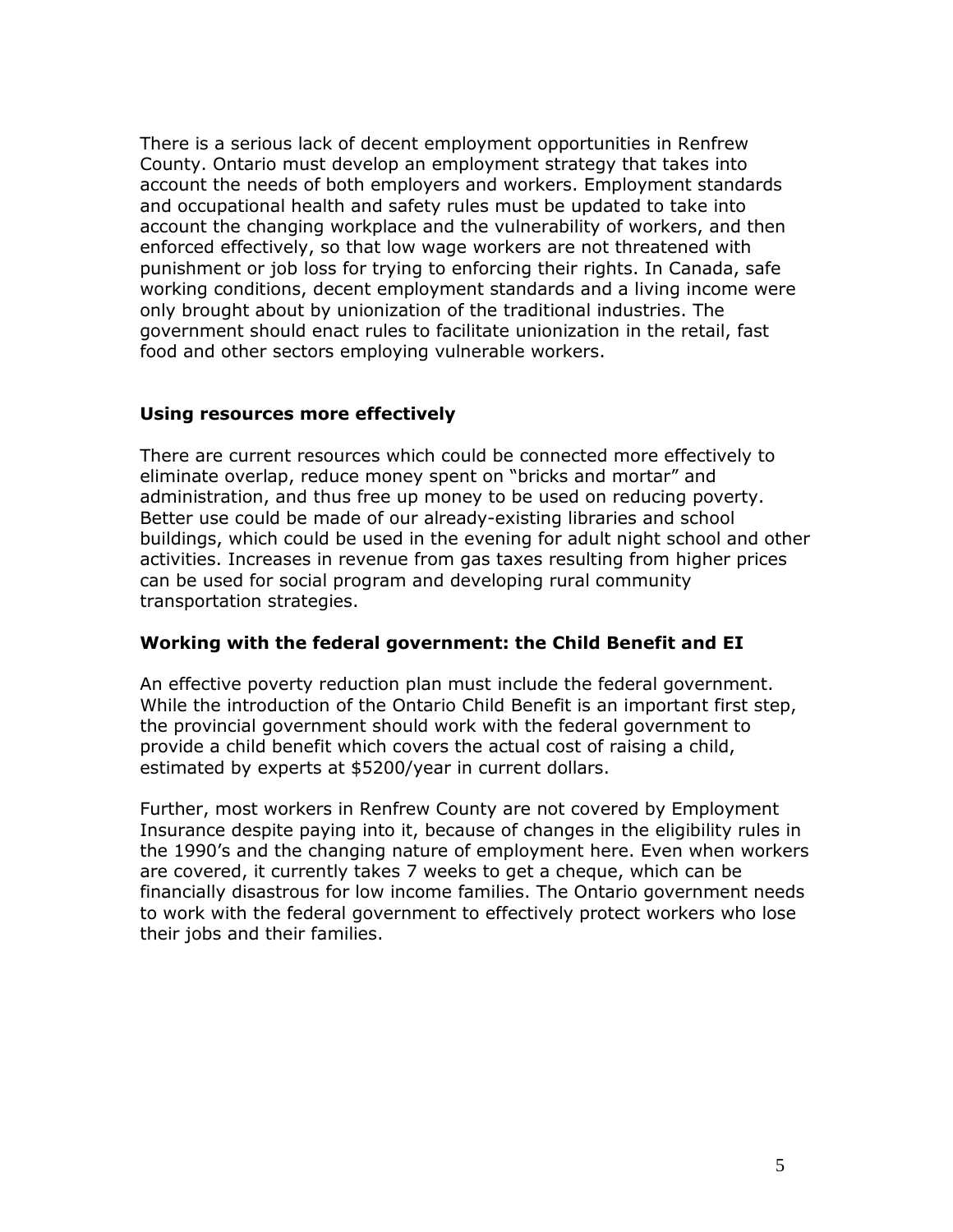#### *2. What new ideas could we incorporate into our existing supports that would increase opportunities for children living in poverty?*

#### **a. Sustaining employment**

CPAN believes that anyone working full-time, full-year should not be living in poverty, and that the provincial minimum wage should be set by that principle. This means increasing the minimum wage substantially, and indexing it to increases in the cost of living. Low income people spend all their money in the community, and so increases to the minimum wage results in more money in the community, and more jobs. The UK's Low Pay Commission, with business, labour and experts working together to set a livable minimum wage, found that the number of jobs increased despite increases to the minimum wage.

As noted above, a provincially led Good Jobs Strategy is also crucial to the health of our communities. New jobs created must be able to sustain workers, with decent wages, healthy working environments and benefits. Currently, low wage workers are often working several jobs at a time, trying to make a decent life for themselves and their families, and the result is more stress and less time with their families, and no time to participate as citizens in community life.

Providing health benefits, including drug, dental and vision care, to all low income people, including those whose only income is from working, would help make employment possible. It is also likely to save money in the long run as people are able to care for their health and prevent costly and avoidable diseases and conditions. The current Trillium Program requires paying up front and includes a deductible amount, both of which prevent low income people from accessing it when needed. While Ontario Works has an extended and transitional drug program, it requires that a person use up all their assets to be eligible despite having limited income, as well as subjecting them to the invasive process and stigmatization associated with Ontario Works, as noted above.

Sustaining employment also means increasing access to and enforcing employment standards, and updating the Employment Standards Act to take account of the increase in precarious employment. Workers in low wage jobs are often vulnerable to intimidation and harassment or loss of hours or the job itself if they try to enforce their legal rights.

Making child care accessible, affordable and available when parents need it is key in being able to sustain a family through employment.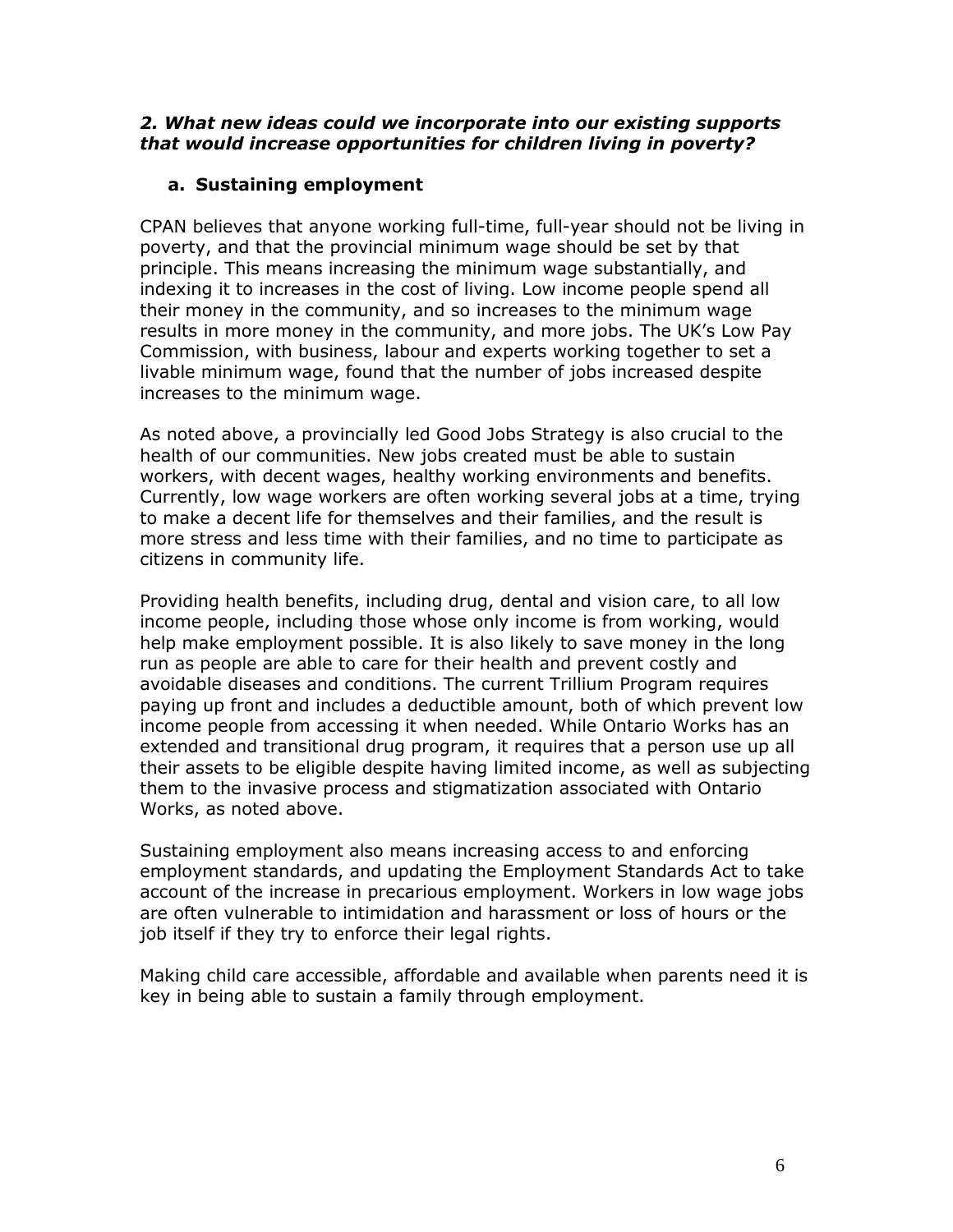#### **Livable Incomes**

*"My son has to go to Ottawa for his autism. I have to pay \$5 for babysitting, \$60 for gas, \$10 for parking and then the meals for the person who drove us down. The (Assistance for Children with Severe Disabilities) disability check doesn't pay all this. Some things are not covered. I have to pay it, submit it, and hope I get it back."*

*"My daughters feel they don't have a future. There are four of them and they know there isn't enough money to send them to college."*

*"If they think we can live on \$600 a month then tell us how. Or get them to live on it themselves. I'm not being mean. It's just a reality check."*

Participants in our consultations struggled with what they believed a "livable income" might mean. A standard of "frugal comfort", where a family could be assured of meeting their basic needs, have enough to meet life's contingencies (e.g. the fridge breaks down, your child needs over-thecounter medication or a quick cab ride to the emergency room), and a little left over for "minor discretions" (taking the children out for ice cream cones occasionally) was proposed.

Minimum wage was never intended to support a family, and so a child benefit is crucial to assist low income families to raise their children. The National Child Benefit and the Ontario Child Benefit are a start, but fall short of the \$5200 per year (2008 dollars) experts tell us is what it costs to raise a child. Accordingly, the OCB should be increased as fast as possible, and the provincial government should work with the federal government to reach this level in the near future. It should also be indexed to inflation.

Benefit rates for both the Ontario Works and Ontario Disability programs are both well below the poverty line. Ontario Works benefit rates in particular are shamefully low, and have not yet even caught up with their pre-1995 level. Benefit rates need to be set to cover the actual cost of living. In modern life, and particularly in rural areas, a telephone is a necessity and needs to be included in calculating the actual cost of living; it is not a luxury, and parents should not have to take the cost of it out of food money. People need telephones in arranging employment and childcare, for medical and other emergencies, and so that their child's school can reach them in an emergency or other situation, and in staying connected with family and friends.

Benefit rates in both programs need to be increased and indexed to inflation. The rules for both programs also need to be reviewed, rationalized and simplified, as noted in Question 1. If benefits are going to be reduced by a portion of employment earnings, the process must be fair, well-understood by recipients and not leave recipients worse off than they were before they started working.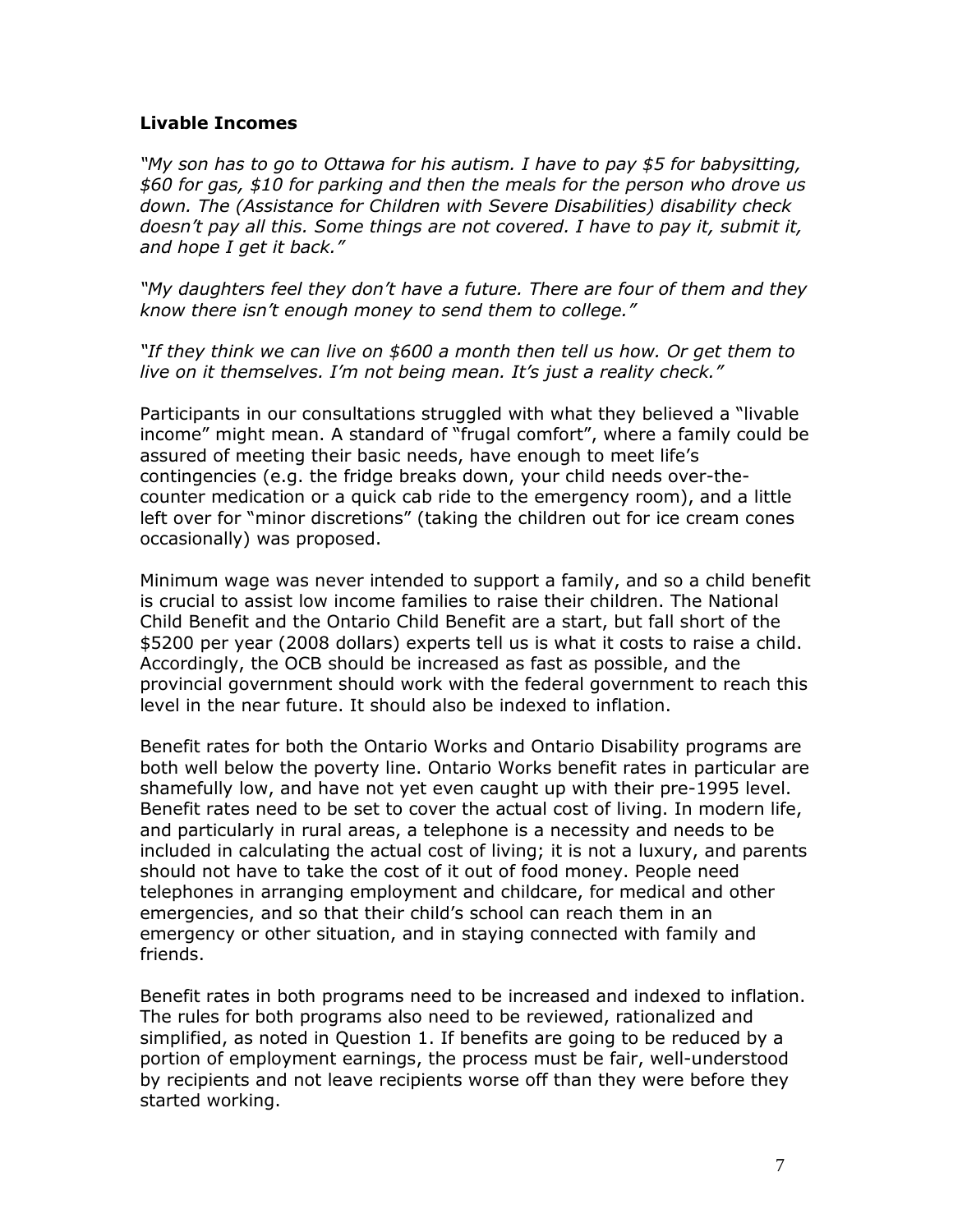Concerns about the transition to the Ontario Child Benefit were also raised by several low income participants. One person told us that she would "lose everything" with its implementation, as she would be over the income eligibility threshold and would lose her drug and dental benefits. All the low income participants and many service providers were concerned about the loss of the lump sum Back to School Allowance and the Winter Clothing Allowance. They told us they cannot possibly save enough money out of their limited increases to cover these expenses this year, and that receiving a lump sum benefit at the time of the expense was the best way to ensure it doesn't get used to pay the many other bills which are pressing each month and prevent them from being able to save anything. We urge the government to reinstate the Back to School and Winter Clothing Allowances for people receiving social assistance, at least for this transitional year. The children of people on social assistance should not have to pay for the government's decision to change how child benefits are delivered to families on social assistance.

The cost of transportation is a major barrier for low income people in Renfrew County, and with gas prices sky-rocketing, this will only get worse. There is no public transportation system anywhere in Renfrew County, and given the small town-rural nature of our county, people need to travel to get to work, access health care and other services, shop and take part in community life. Most low income families can't afford cars, or if they do own them, they can't afford to put gas in them or maintain them. Unless they are able-bodied and live close to services, they must rely on others to get wherever they have to go. Most community transportation services, when they do exist, are expensive and are only available for a limited group of people (seniors, people with disabilities) and for limited purposes. To work toward inclusion for all, Renfrew County's transportation challenges must be addressed and transportation expenses should be included in the social assistance benefit rate, beyond just medical transportation expenses.

A number of participants also believe the government should step in to control skyrocketing gas prices.

#### **b. Strong, supportive and inclusive community supports**

The government should invest in affordable housing immediately. This includes building new units and repairing older ones. There are waiting lists for Housing in Renfrew County as elsewhere, and much of the private market housing is seriously substandard. Because there are very limited alternatives in our communities, tenants are often reluctant to complain for fear of being evicted or having the building condemned. Affordable, decent, safe housing is critical to the well-being of families and children and should be a priority in an effective poverty reduction plan.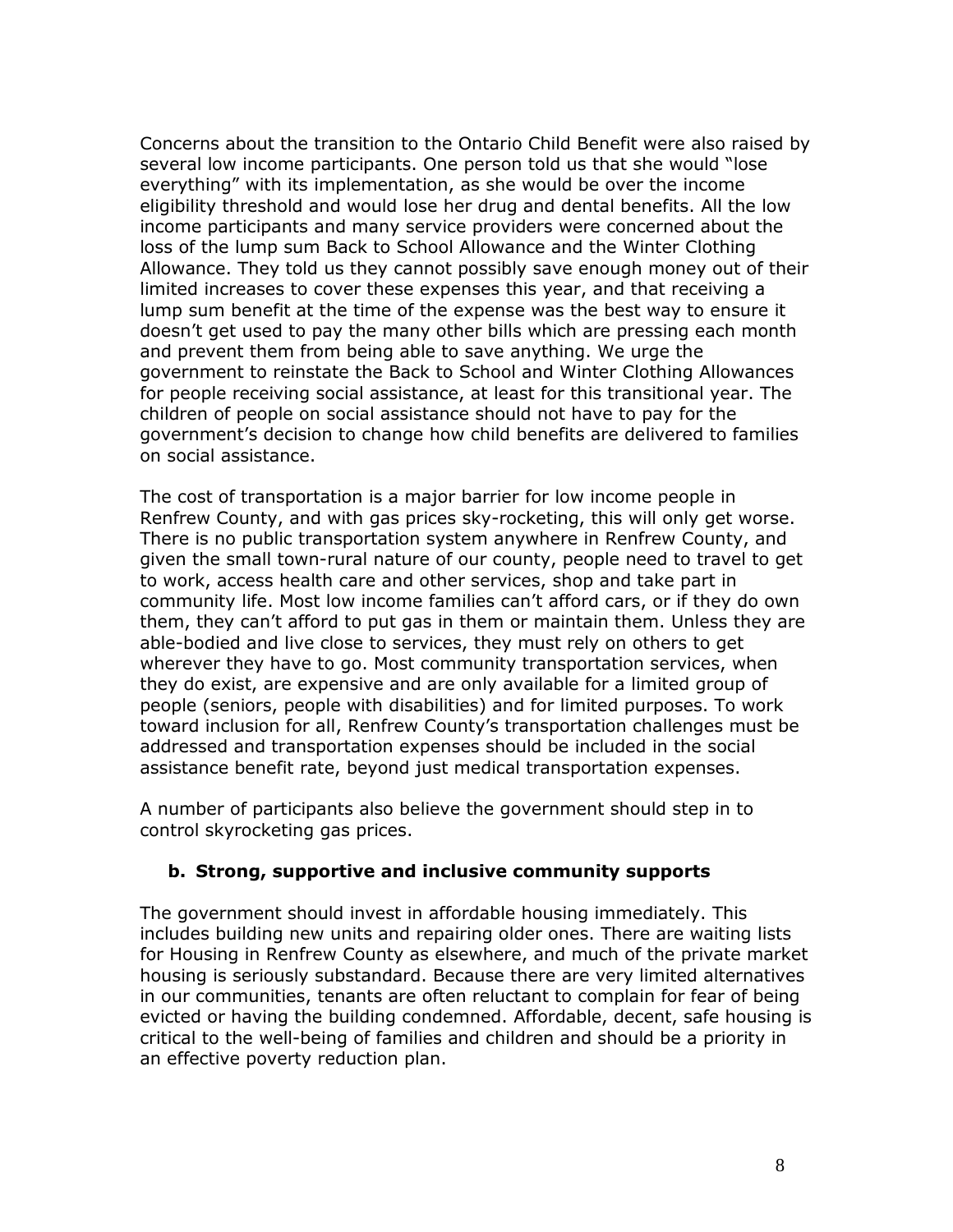Many low income people in Renfrew County own their own homes. They are often older energy-inefficient homes. Developing "sustainability programs" including providing materials and tools would greatly benefit both low income home owners and the environment.

#### *"If the casinos can come to Pembroke to pick people up to take them to the casinos in Ottawa, surely we can figure out a way to get our kids to CHEO!"*

As noted above, transportation is a key challenge for Renfrew County residents, especially those living on a low income. We need to work with all levels of government and the community to develop a community transportation strategy for our small towns and rural areas. Suggestions from participants were revitalizing rail services, shuttles, bicycle lanes, electric bicycles, a web-based system to match drivers and those needing rides (with an appropriate "certification" system to ensure passenger and driver safety), and, for Pembroke, making the currently private bus system into a public system that would give the needs of citizens precedence over the need to make a profit. Working with Ottawa health providers and hospitals to schedule Renfrew County patients on certain days and then providing a bus or shuttle service to the Ottawa hospitals on those days was another suggestion.

*"To get my child to CHEO we have to get up at four am to catch the bus to Ottawa at five, we get there at seven and the appointment isn't till eleven* am. We then have to do it all again on the way home, it makes for a long *day."*

While we have a variety of opportunities for people on social assistance to upgrade their education and skills, we need more adult education opportunities for people who are working, to enable them to earn high school credits, learn computer skills, access information about resources, and have some social interaction.

Finally, Renfrew County badly needs programs for youth throughout the county. While there are a few good local programs, many communities have great difficulty in getting adequate funding to run effective programs and centres for low-income and other youth.

#### *3. We know that communities are best positioned to understand and respond to the local realities of poverty and opportunity. What is already working in your community to support children, youth and their families living in poverty to achieve their potential?*

Public schools are the foundational community institution for ensuring that all children have an equal and decent chance at life, and that all children are included in the community. Renfrew County has excellent schools and educators, but they lack the funding to ensure the inclusion of all children in activities. Children of low income parents are often prevented from taking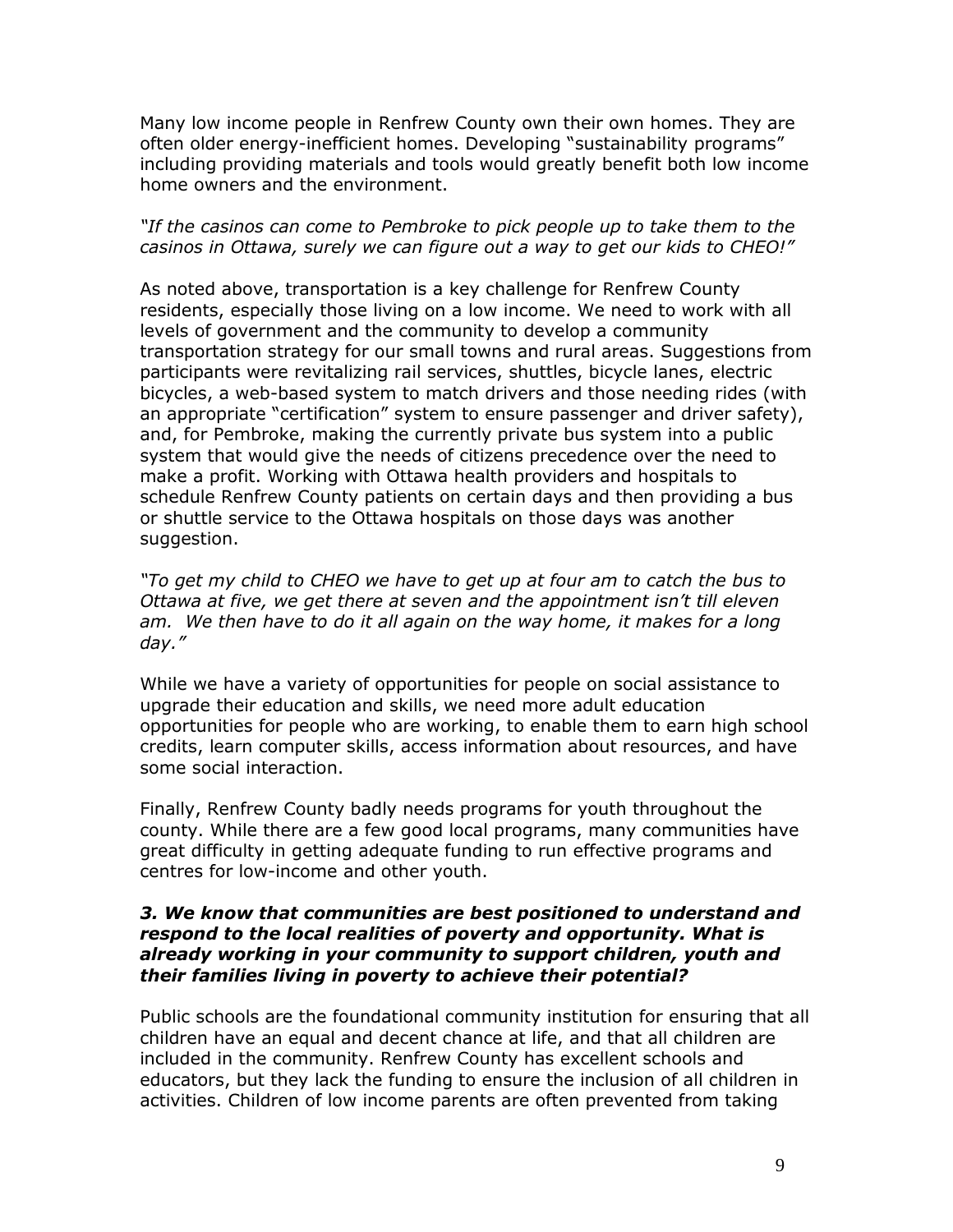part in school trips, sports, hot dog and pizza days and many other activities. They also cannot afford the school supplies, footwear, agendas and activity fees that school boards now require parents to buy. Children of low income parents who do not have computers at home must wait in line to use school computers. The public education system needs to be properly funded so that all children have the same opportunities, and so that no child "stands out" because their parents are poor. Some participants suggested school uniforms, with financial assistance to buy them if necessary, would prevent children from sticking out because of clothing and footwear.

The School's Cool program was cited by participants as an excellent program, and parents were very concerned about it losing funding. They recommend it be reinstated as soon as possible, as it is an effective preschool readiness program.

Renfrew County has a wide variety of good programs run by dedicated professionals and volunteers. Participants mentioned programs which provide subsidies for recreational activities and camps, including JumpStart and Sport Renfrew; practical support for food, children's equipment, sports, transportation provided through NCB reinvestment funding; and breakfast clubs, community suppers, and food banks (although there were concerns about quality of food at some of them, and their limited service); community resource centres which provide free programs (including the traveling "Toy Bus"), places to meet, access to resources, emergency help, second hand clothing and where people feel welcome; Renfrew County Coalition Against Poverty which provides support, discussion groups, and information and selfadvocacy for low income people; Arnprior NeighbourLink which provides advocacy and connects low income people with community resources through the churches, the Salvation Army, the Lions Club and other service clubs, and PC For Kids; the Boys and Girls Club, Army Cadets, and programs for youth including support groups to help youth at risk of dropping out of school; Ontario Early Years, early childhood screening programs, preschool programs, dental care for children (CINOT), services for abused women, the Women's Sexual Assault Centre, Family and Children's Services developmental services, speech and occupational therapy programs, Phoenix Centre for Children's Mental Health for programs and respite care, and the community legal clinic; and local networks that link and coordinate local services, like Renfrew County Connections, as well as networks of service providers.

CPAN was mentioned by many participants as working well and being helpful. CPAN's BackPack Program, providing vouchers for back packs school supplies and footwear to low income families (funded through the NCBS reinvestment fund) was particularly noted, as well as "Operation Snowsuit" and help provided to enable participation in recreation and cultural activities.

Renfrew County used the NCBS reinvestment funds very effectively to help children and their families in a wide variety of programs, including special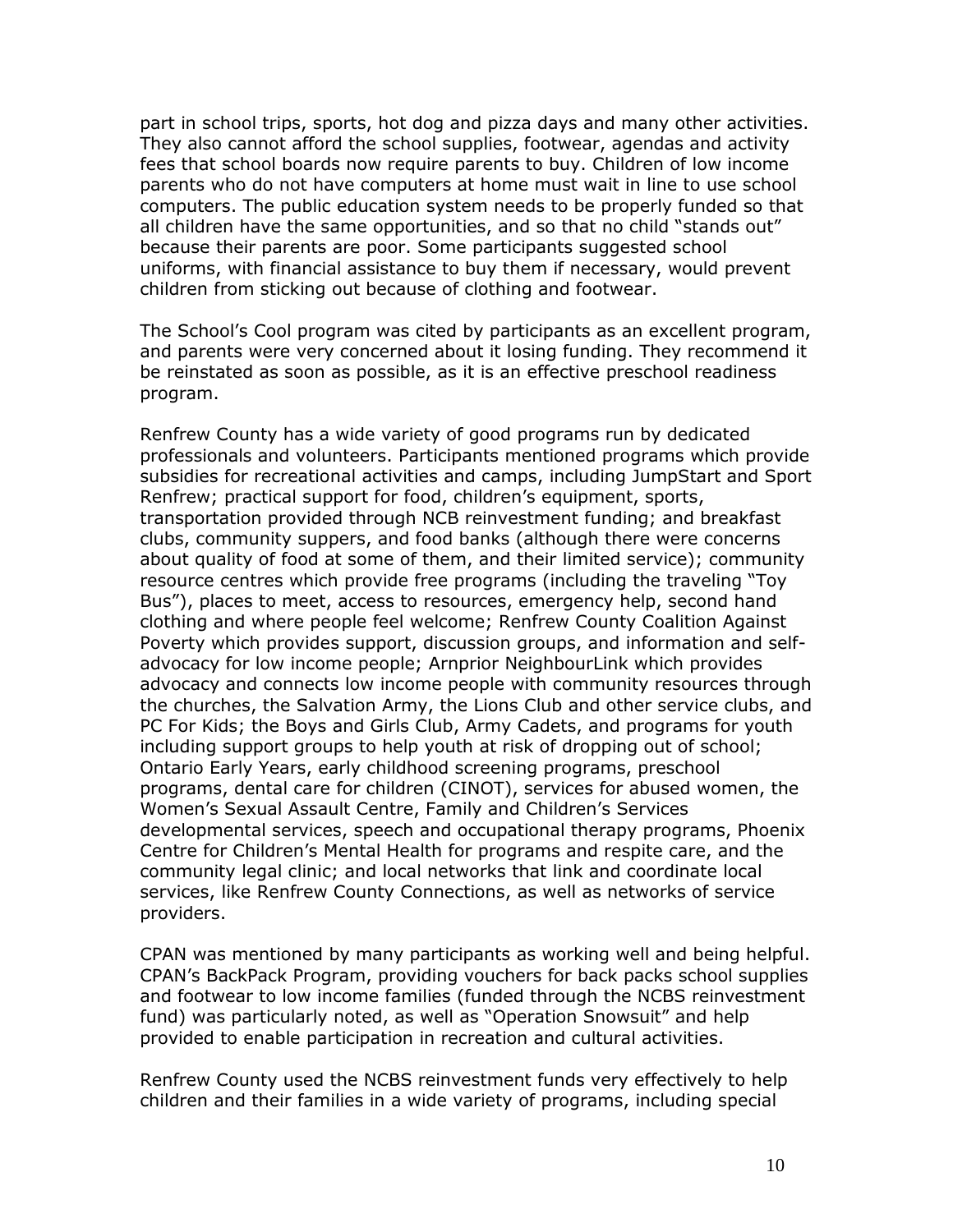needs funds for emergencies, practical assistance for families and children including transportation costs, diapers, and formula, collective kitchens, and CPAN's BackPack program. With the introduction of the Ontario Child Benefit, municipalities no longer have this designated fund. These programs worked, and should continue to be funded.

Unfortunately, many of the agencies and community groups feel they are at near-burnout. Agencies spend too much time chasing short-term grants, which often require a "new idea" in order to be funded. Long term financial insecurity and paperwork reduce the effectiveness of organizations which are running already-proven programs and drain morale. Annualized core funding at an adequate level, as well as funding for new programs, is key to strong community initiatives.

#### *4. We know that to be successful we must all work together. How can we better integrate the roles that we all play — individuals, not-forprofits, the private sector, volunteers and all levels of government in increasing opportunity for Ontarians living in poverty?*

While it is true that all sectors have important roles to play, the provincial government has a special leadership role. Without strong provincial government leadership, a coordinated "strategy" is impossible.

Citizen engagement is also key to working together. People need to understand that poverty affects us all, and that we all have a role to play, as individuals, communities and governments, in ending poverty and exclusion. One participant suggested we develop a "Charter of Responsibilities" to exist next to our "Charter of Rights" as a way to remind ourselves that citizenship has both rights and responsibilities.

Other strategies to help us work together more effectively include:

- Strong local networks bringing people together
- Bringing low income people together for mutual support and empowerment and information, and including them in larger community discussions in a welcoming way
- Developing cohesive organizational links between social, educational and government agencies
- Better use of technology to communicate and integrate roles
- Community "one-stop shops" that can serve as a home base for all types of social organizations
- Enhancing support for 211ontario.ca and the Community Support Zone project

Making information accessible to low income people and enabling them to become "part of the loop" are also very important. The increasing "digital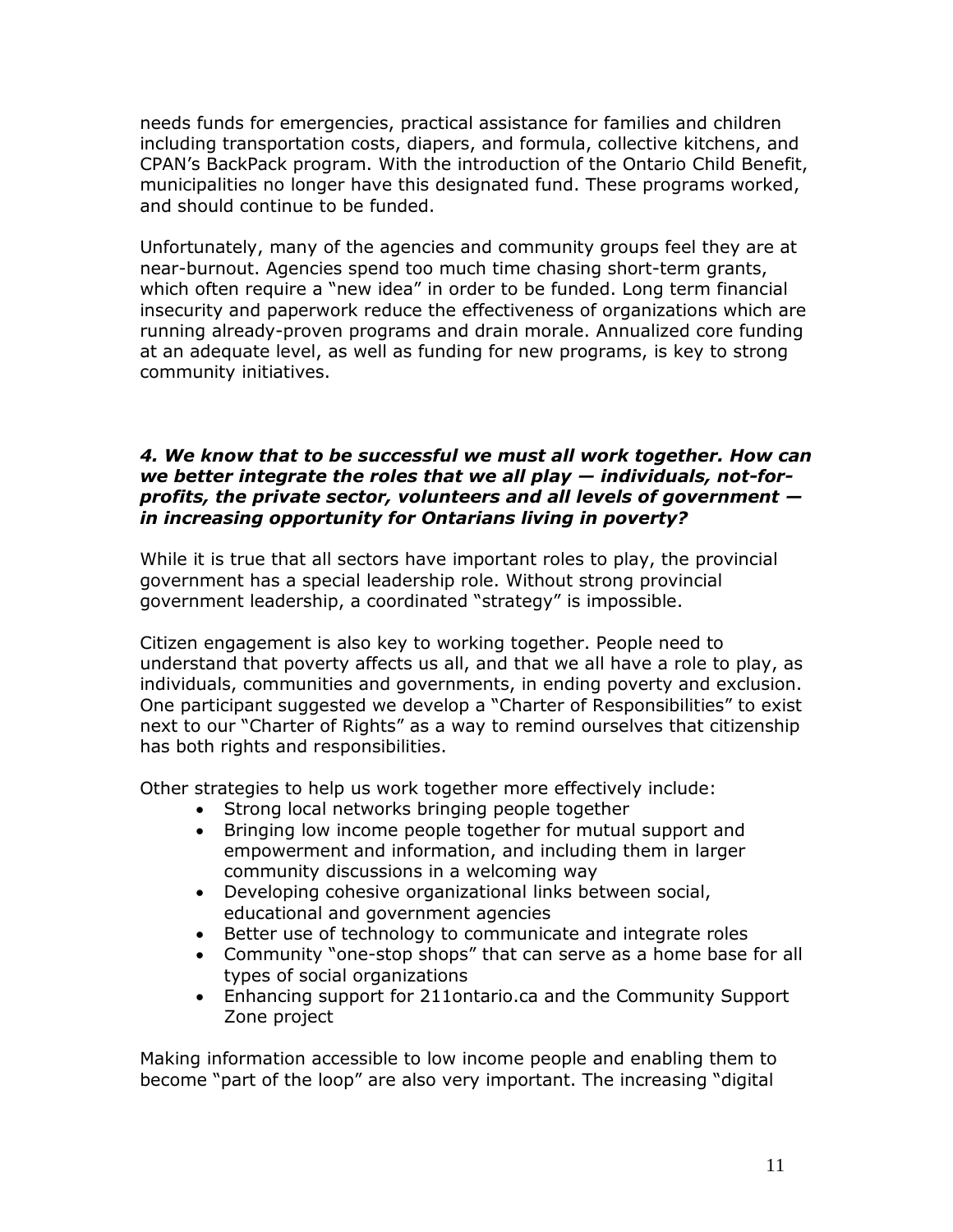divide" between people with access to computers, and the skills to use them, and those who don't must be addressed.

People, including service providers and low income people, lack information about resources available in communities, such as subsidies offered by individual groups to enable participation. With limited resources, groups are reluctant to make the availability of these subsidies publicly known, and thus act as "gatekeepers". Unfortunately, parents who are not well-connected or who do not expect that help may be available (i.e. those who are used to being excluded, to living on the edge), will not ask about the possibility of a subsidy. Their children will simply not participate. Adequate public funding of community run activities to ensure that all children can participate is an important part of ensuring opportunities for all.

One participant suggested that municipalities need to have more control over community programs. However, others were concerned that municipalities have many competing concerns that mean that social programs are not given a high priority.

#### *5. We are focusing on children first, but we will develop a comprehensive, long-term poverty reduction strategy for all people living in poverty. What are the key long-term goals for improving opportunity with respect to groups other than children?*

Our goal in Ontario should be to reduce poverty by 25% in 5 years and 50% in 10 years. This is commensurate with goals set in other industrialized countries, and achievable. The ultimate goal is to eradicate poverty completely, as there is no reason why it should exist in a wealthy country like Canada.

The long term strategies to achieve this are similar to those proposed for children and families: sustaining employment, livable incomes, and strong local community supports.

Sustaining employment means more "good job" opportunities, a minimum wage that brings people working full-time above the poverty level, access to the opportunity to form unions, assistance for individuals attempting to become self-employed, and drug, dental and vision care benefits for all lowincome Ontarians. It also means updating and enforcing employment standards and health and safety regulations so people are not forced into dangerous jobs.

Livable incomes means social assistance rates that reflect and cover the actual cost of living, that do not require that someone exhaust all their life savings before they become eligible for income assistance, and that do not punish them financially for working. The impact of the rising costs of gas, fuel and electricity on people with disabilities, seniors, the working poor not on social assistance, as well as those receiving social assistance must be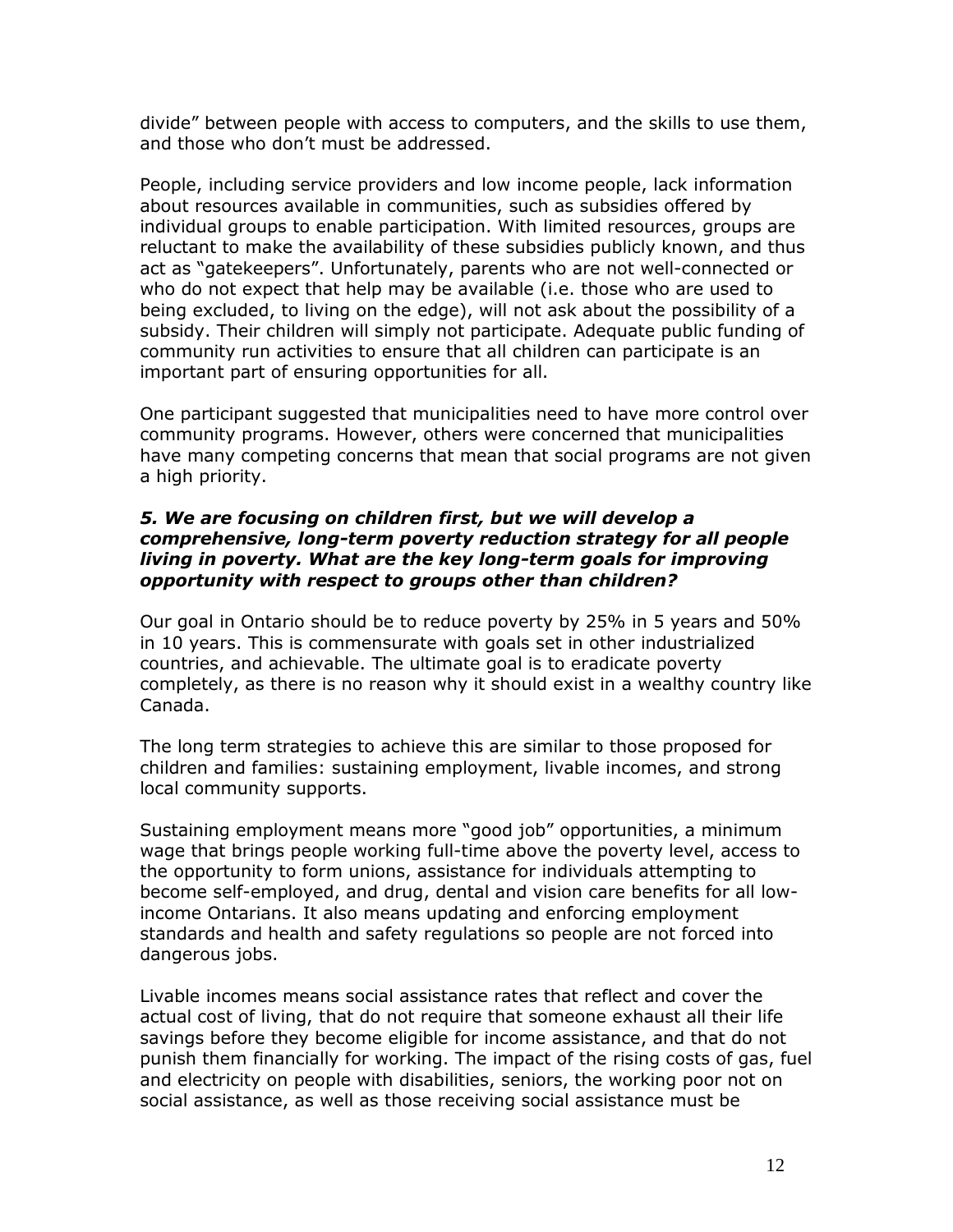addressed. We need to look seriously at a Guaranteed Adequate Income system, at least for people with disabilities.

Strong community supports means increasing the amount of safe and affordable housing, effectively addressing our small-town-rural community transportation challenges, and providing ways for people to network.

We also know that there are groups in our community who are particularly vulnerable, and special programs and supports will need to be put in place for them to enable them to become full participants in our communities. In our communities, this includes people who have suffered physical and sexual abuse, victims of partner abuse, sole support parents, youth, those suffering from addictions, people with disabilities, seniors, aboriginal people and others.

*"We see in our everyday practice the effects of poverty on children. Parents minimize the use of preventative medicines (like asthma puffers) to save money, babies and teens don't have the recommended (but not government supplied) vaccines like Menjugate and Gardisil. Poor children don't participate in sports, dance class, etc. and often could really benefit from the activity, social interaction and self-esteem building that comes from such activities. We save medication samples and use them to treat our poor children, we advocate for them as best we can but in a rich country like Canada, to have our poor children not able to access medication, vaccines, and other, services (like physiotherapy, psychology, learning disability testing) is an embarrassment."*

*Dr. Judith Plante, Pembroke*

#### *6. We need to be able to measure our progress on poverty reduction. What measures do you think will best show our progress in improving opportunity for Ontarians living in poverty?*

Ontario must have a clear target and timetable of 25% reduction in poverty within 5 years and 50% reduction in 10 years and an ultimate goal of the eradication of poverty.

As the UN has declared, poverty is not just about deprivation; it is also about exclusion. Accordingly, a measure of the decrease of deprivation does not adequately measure success in poverty reduction. We support using a variety of income measures and strategic indicators to measure Ontario's progress in poverty reduction.

Canada already uses 3 different income measures: the Low Income Cut-off Point (LICO), the Low Income Measure (LIM), and the Market Basket Measure (MBM). All of these are useful. The LICO has been used for decades by the government and policy analysts in Canada to show relative hardship, and is useful for comparisons across time in Canada. The LIM, which looks at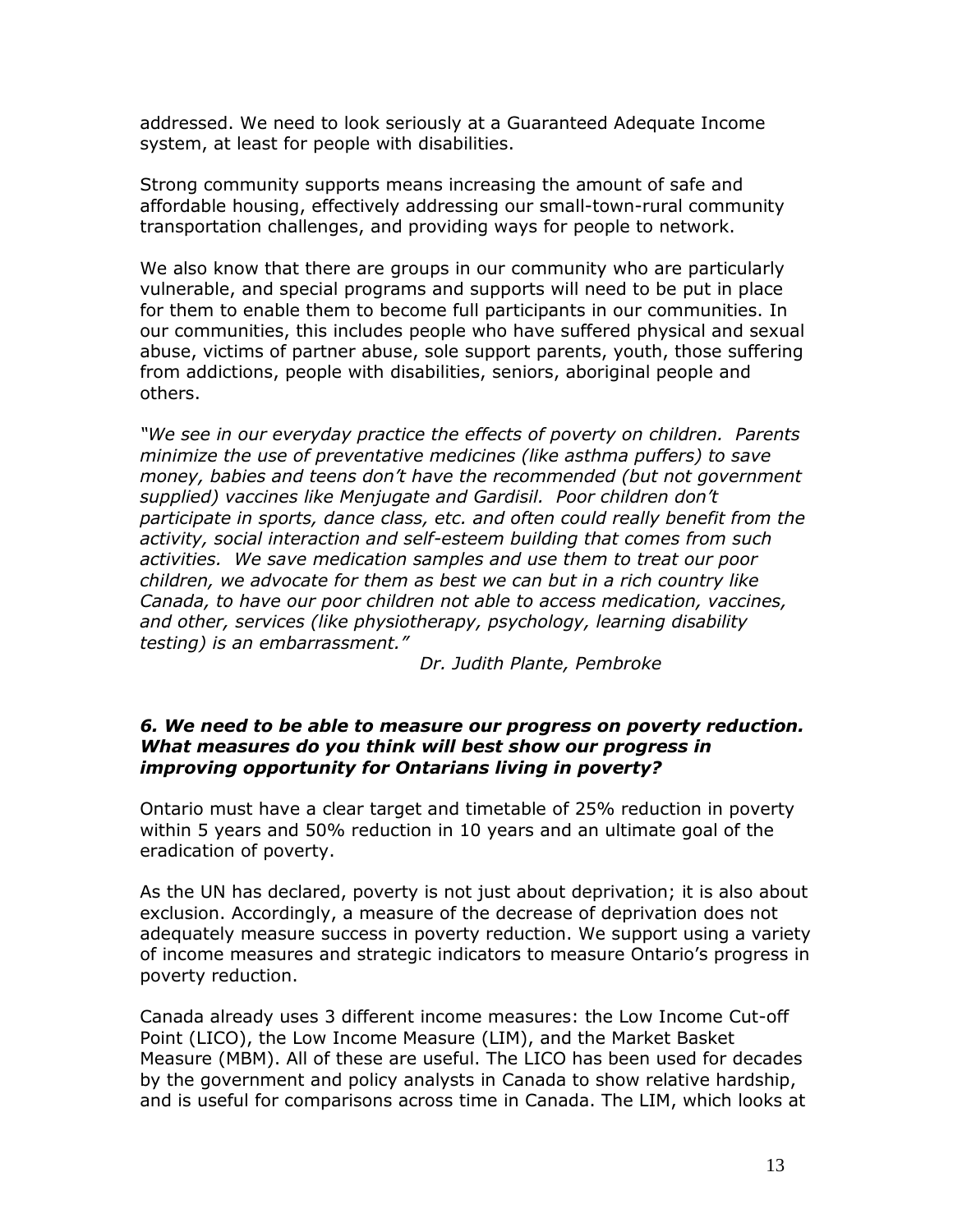median income, is used by the UK, the EU and the UN as their official income measure of poverty and exclusion, and is thus useful for international comparisons. Both these measures use the same data set, and given current technology there is no reason why we can't use both. The MBM looks at the cost of items agreed on by Canadians as necessary to take part in Canadian society. It is thus more easily understandable to all Ontarians.

Other indicators are also important in measuring progress. For example, the impact of building more affordable housing on poverty reduction is not captured in a strictly income measure. To compensate for this, the UK has developed an After-Tax After-Housing Costs measure, and Ontario could adopt this as well.

There are other strategic indicators which could help us measure progress suggested by participants in our consultations, in addition to LIM, LICO and MBM. Education measures include number of children, youth and adults in school full-time and part-time, number of high school graduates, literacy and numeracy rates. Health measures include, birth weights, obesity rates, better physical and mental health and a "sense of well-being" indicator. Unemployment rates, jobs created, wages and conditions of jobs created, number of recipients of EI and OW, food bank usage, affordable housing units built, waiting lists for housing, increase in number of children in organized sports and decrease in the need for subsidies to participate are also important indicators of an effective poverty reduction strategy.

#### **The Voices of Children**

The voices of children living in poverty in Renfrew County do not easily fit into the Minister's consultation questions. We are including them here in Appendix 1 as we believe that their voices are also important in developing an effective poverty reduction strategy.

#### **Conclusion**

Thank you for the opportunity to have the voices of Renfrew County heard in this historic process of developing a poverty reduction strategy. We look forward to consulting with you on the next stage of your work.

Submitted by:

Felicite Stairs and Lyn Smith for Renfrew County Child Poverty Action Network (CPAN)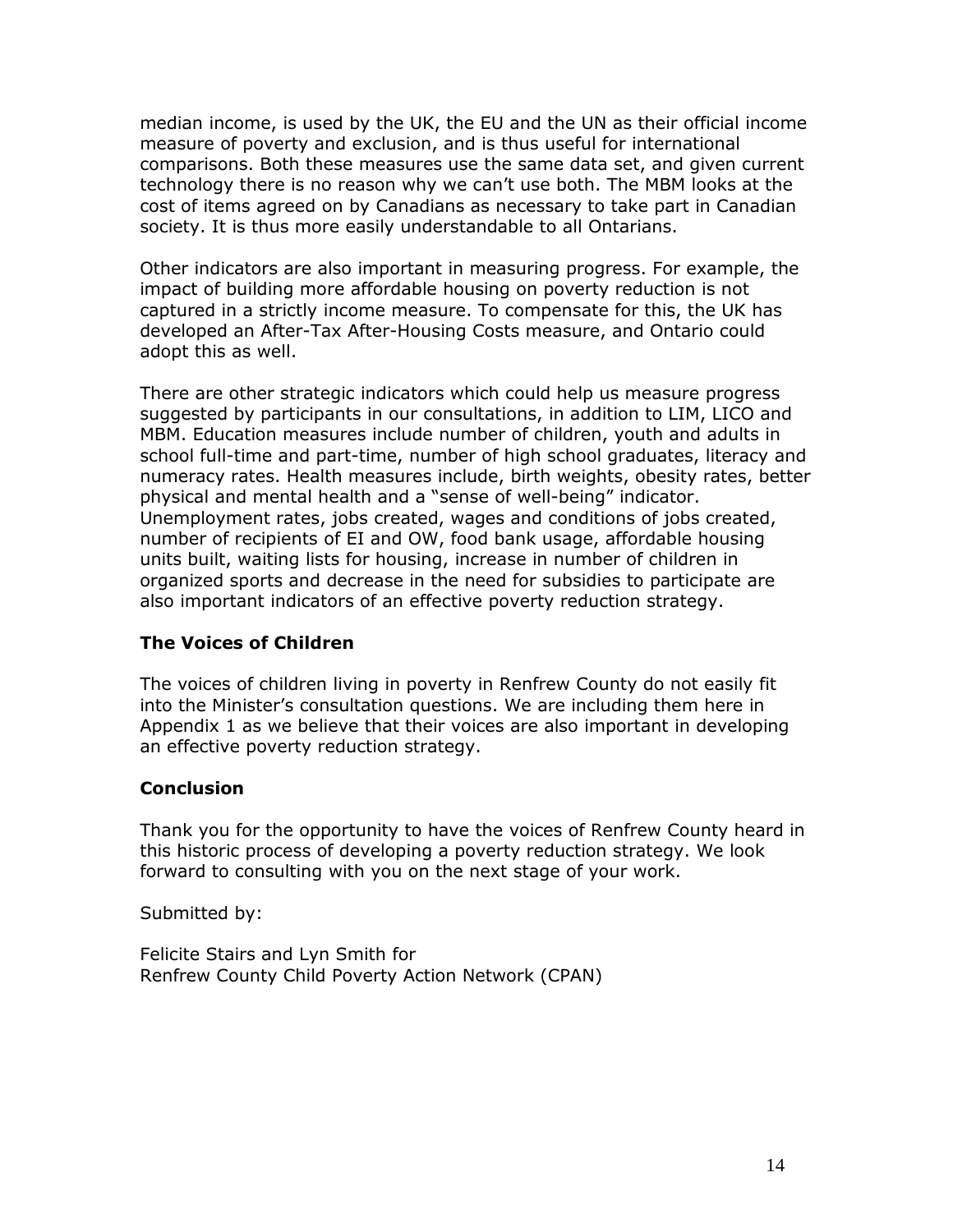## **Appendix I**

## **Voices of Renfrew County Children and Youth**

## **CPAN's poverty reduction strategy consultations (May-June 2008)**

Over 60 children took part in our Children's Consultations in Renfrew and Pembroke, including toddlers, teens and many in between. The children's consultations were facilitated by children's mental health workers. They were held at the same time as the adult consultations but in different rooms. Children were encouraged to respond to the questions verbally and also with art. The questions were designed to connect children to the concept of money and its impact on their lives, including their emotional lives. The "Prime Minister of Canada" was chosen to represent "government" as we believed it was the most recognizable government position for younger children.

### **1) What makes a family happy?**

- Cheaper fees for fairs
- "Families need homes"
- Kids need toys like bicycles
- Relatives and friends being able to come over and visit
- Pets
- People with disabilities need things to assist them that don't cost a lot of money
- Electricity, heat, furniture, and air conditioning
- Clothes
- School
- Having jobs
- "They need dogs"
- Swings
- Animals
- "Hugs and kisses"
- "A Family"
- Presents and cards
- Friendship
- Safe places to play
- Food and water
- "Diapers for little kids"
- To get a wink
- Respect
- Being together
- Hugs and kisses
- "Having enough to eat"
- Loving each other
- Going to fairs
- Helping one another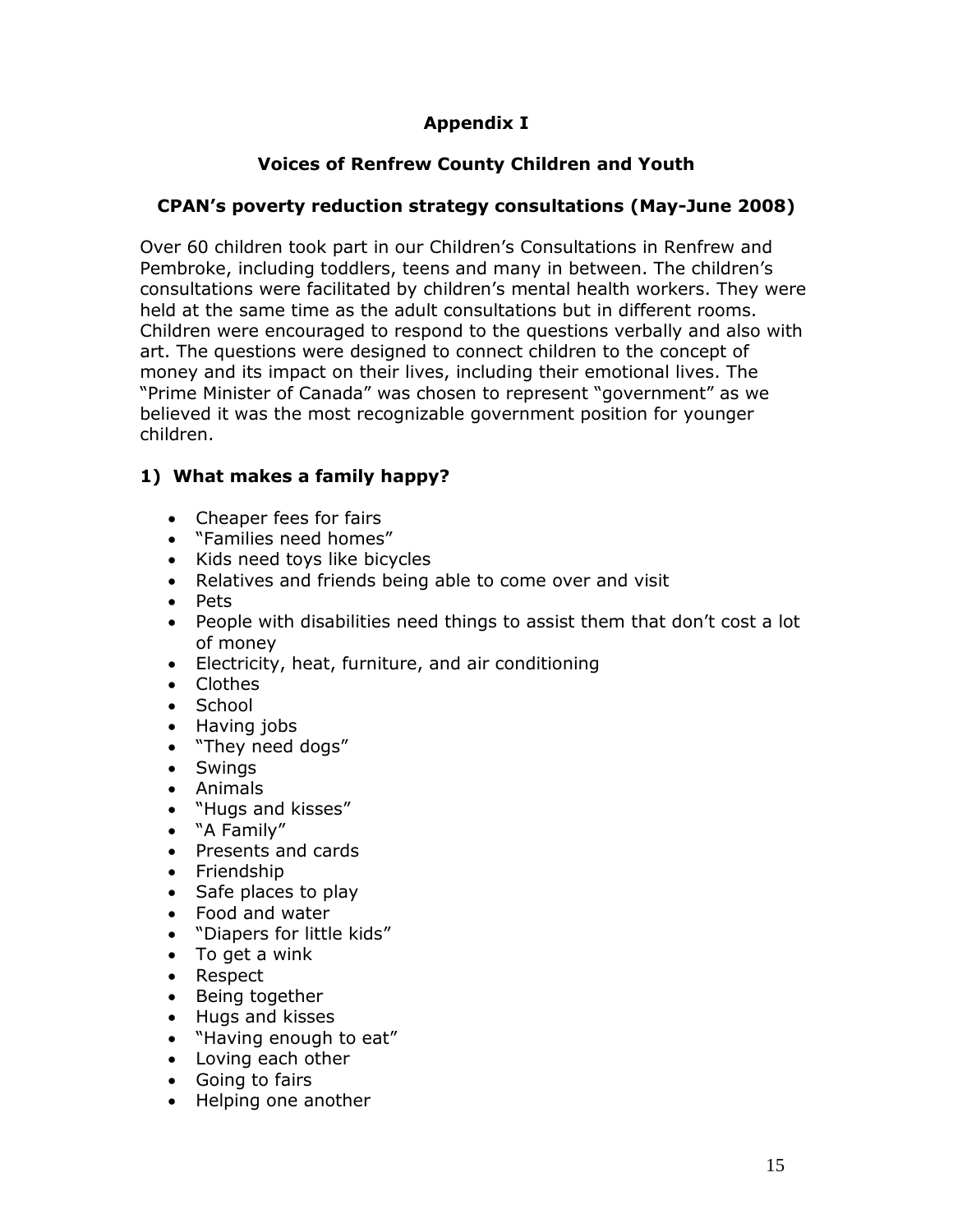#### **2) If you could go anywhere in the world with your family for a holiday, where would you go?**

- My cottage
- California
- Visit someone sick in the hospital
- Germany
- Visit relatives in Vancouver
- The zoo
- The beach
- France
- Mexico
- Niagara Falls
- Storyland
- Europe
- The park
- Australia
- Florida
- California
- Story Land
- Canada's Wonderland
- A restaurant
- China
- Relative's house
- British Columbia because it has lots of forestry
- $\bullet$  L.A.
- Disney World

#### **3) If your family had lots of money, what would change or be different?**

- Different foods
- "We may have a lizard in the house"
- New furniture
- A splash pad
- New house
- More furniture
- A big kitchen and a table
- A computer
- Stuffed animals
- Pets
- We'd be able to help other people
- Would have a swimming pool
- Could give money to charity
- Could have a mansion
- Could have a private lake
- A flat screen plasma TV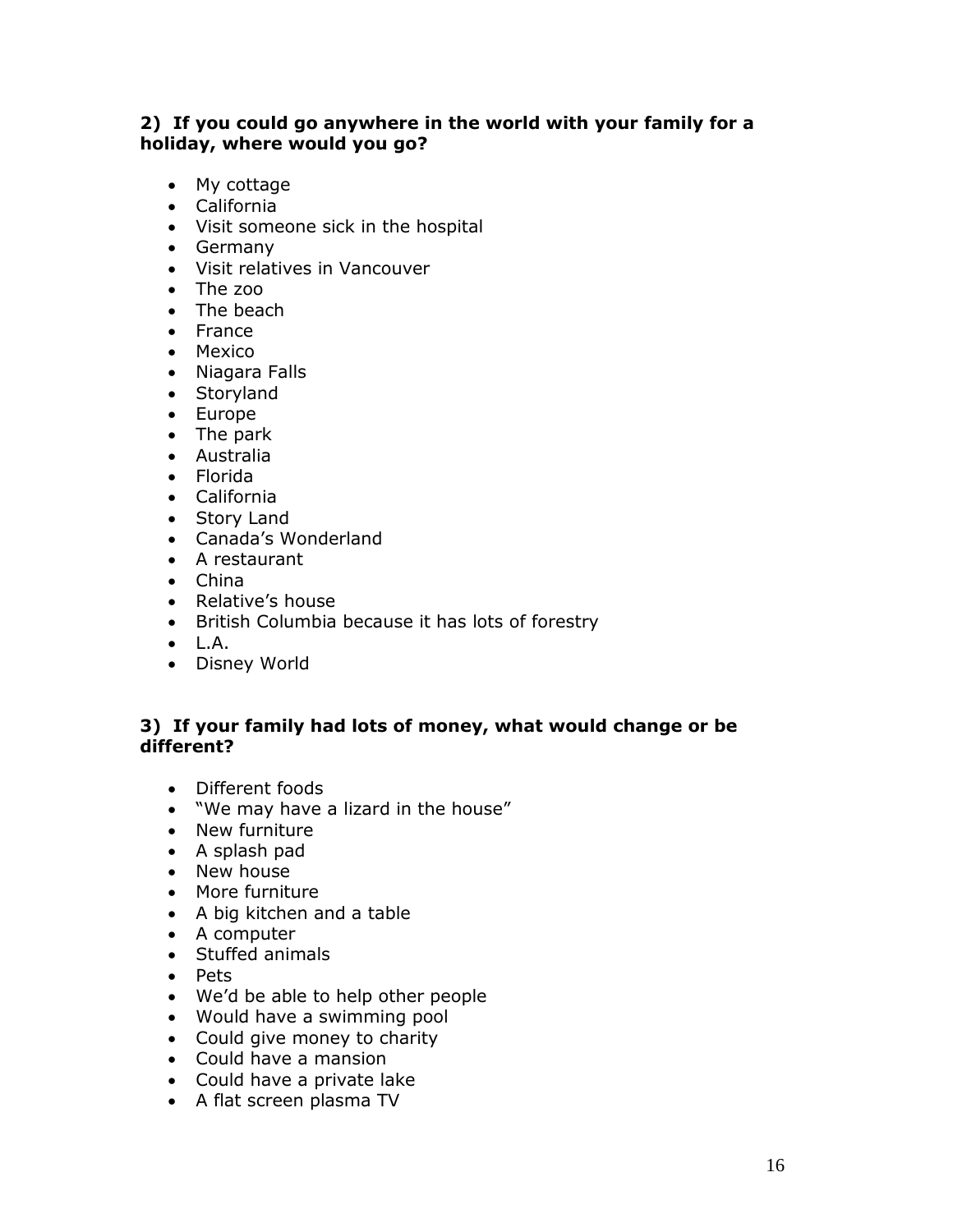- A horse
- A limousine
- Birds
- $\bullet$  A hot tub
- A trampoline
- Everyone would have school stuff
- Get your own house
- Have a bigger house
- Spend the money on research for cancer and other diseases
- New kinds of food like fruit
- We would have a pet
- Sponsor the OSPCA
- Bank the money for university
- Help poor people to have food and a house
- New clothing
- Give the money to poverty for clothes and shelter
- Give the money to the government
- Have a job
- Buy Birthday presents

#### **4a) How do kids feel when they see someone have something they don't?**

- Sad
- "You feel angry cause your parents don't have the same kind of money that they do"
- Nervous
- "Happy for them, but sad for me"
- Embarrassed
- Mad
- Jealous
- They want to steal it
- Sad
- Angry
- It's not fair
- **•** Frustrated

#### **4b) How might the kid that has a lot feel?**

- May show off
- "Happy he has something, but sad the other kid doesn't"
- May feel sorry for them
- Proud
- "Some might feel special that they have it and others don't"
- Show off